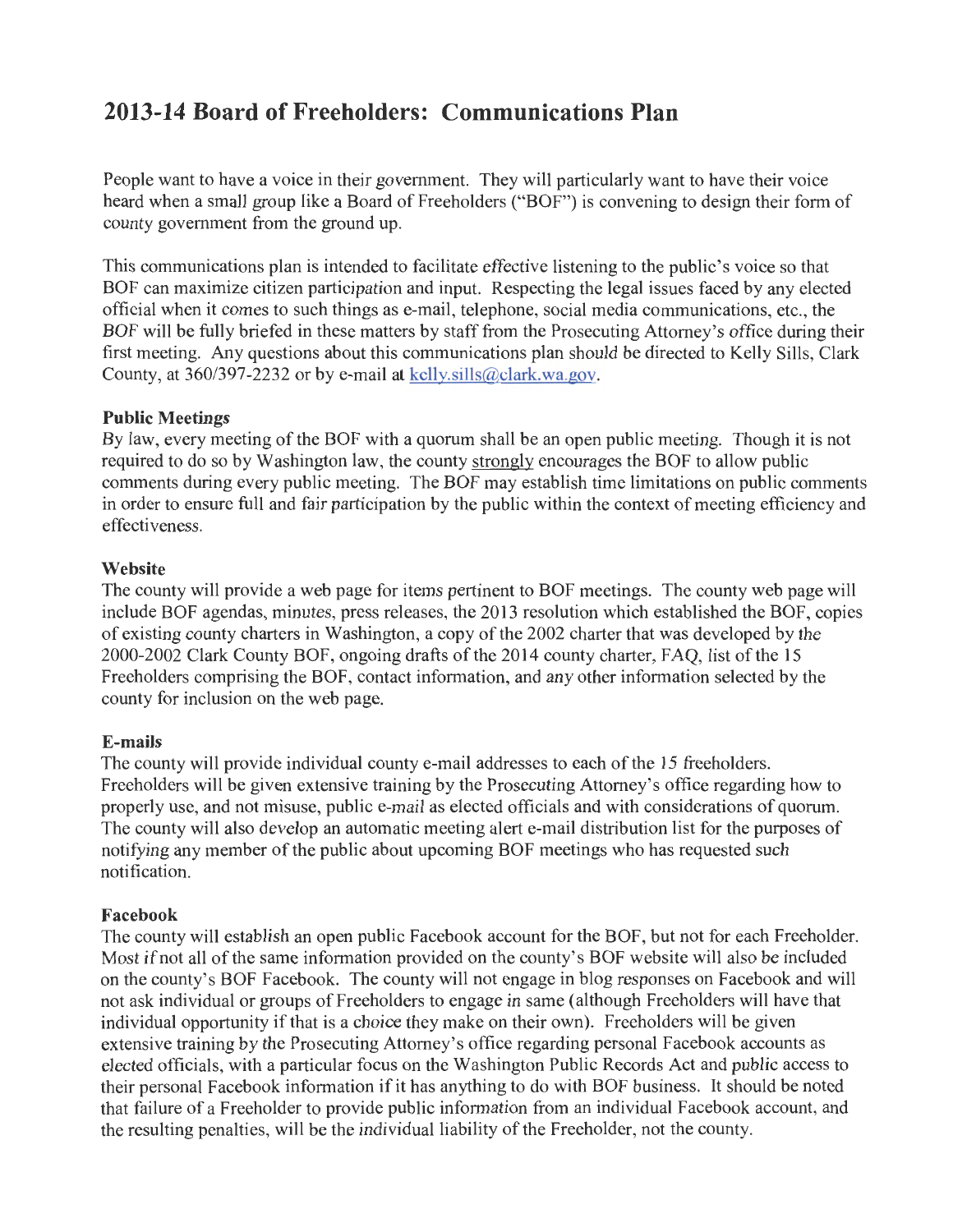#### **Written Comments**

Copies of all written correspondence directed to the BOF as received from the public shall be provided by staff to each Freeholder during their next regular meeting. The public may direct written comments to the BOF through the following contact:

> Kelly Sills Staff to the Board of Freeholders P.O. Box 5000 Vancouver, WA 98666-5000

## **Telephone Communications**

Any member of the public may communicate by telephone with a Freeholder directly to the extent a Freeholder chooses to make his or her telephone contact information available to the public. Any member of the public wishing to leave verbal comments via telephone with BOF staff may do so through the following contact, who shall summarize such comments at the next regular BOF meeting:

> Kelly Sills Staff to the Board of Freeholders 360/397-2232

## **Teleconferencing/Videoconferencing**

The BOF shall determine through its bylaws whether it shall allow its own members, or the public, to participate in its meetings through teleconferencing or videoconferencing. Likewise, the BOF shall determine through its bylaws whether participation of a Freeholder by teleconferencing or videoconferencing is counted as present for purposes of establishing a quorum.

#### **News Releases**

The county may periodically issue press releases about ongoing BOF activities in order to keep the public informed as to BOF progress. It shall do so following consultation with the BOF chair and assigned staff as available. BOF may issue its own press releases if it so chooses, and it is recommended that it consult with county prior to such issuance.

#### **Interviews**

The BOF may receive periodic requests from radio, television, internet, magazine, newspaper, or other outlets to conduct an interview. The responsibility to fulfill that function, as specified in the BOF bylaws, shall be assigned by the BOF Chair. County staff to the BOF shall not speak on behalf of the BOF.

#### **Speakers Bureau**

The BOF may receive periodic request from organizations within and outside Clark County to speak about BOF activities before an audience. The responsibility to fulfill that function, as specified in the BOF bylaws, shall be assigned by the BOF Chair. County staff to the BOF shall not speak on behalf of the BOF.

#### **ADA Accommodations**

The county and BOF will comply to the extent feasible with the public's need to communicate with the BOF in accordance with this plan under the ADA and WLAD. Please note that, under the ADA